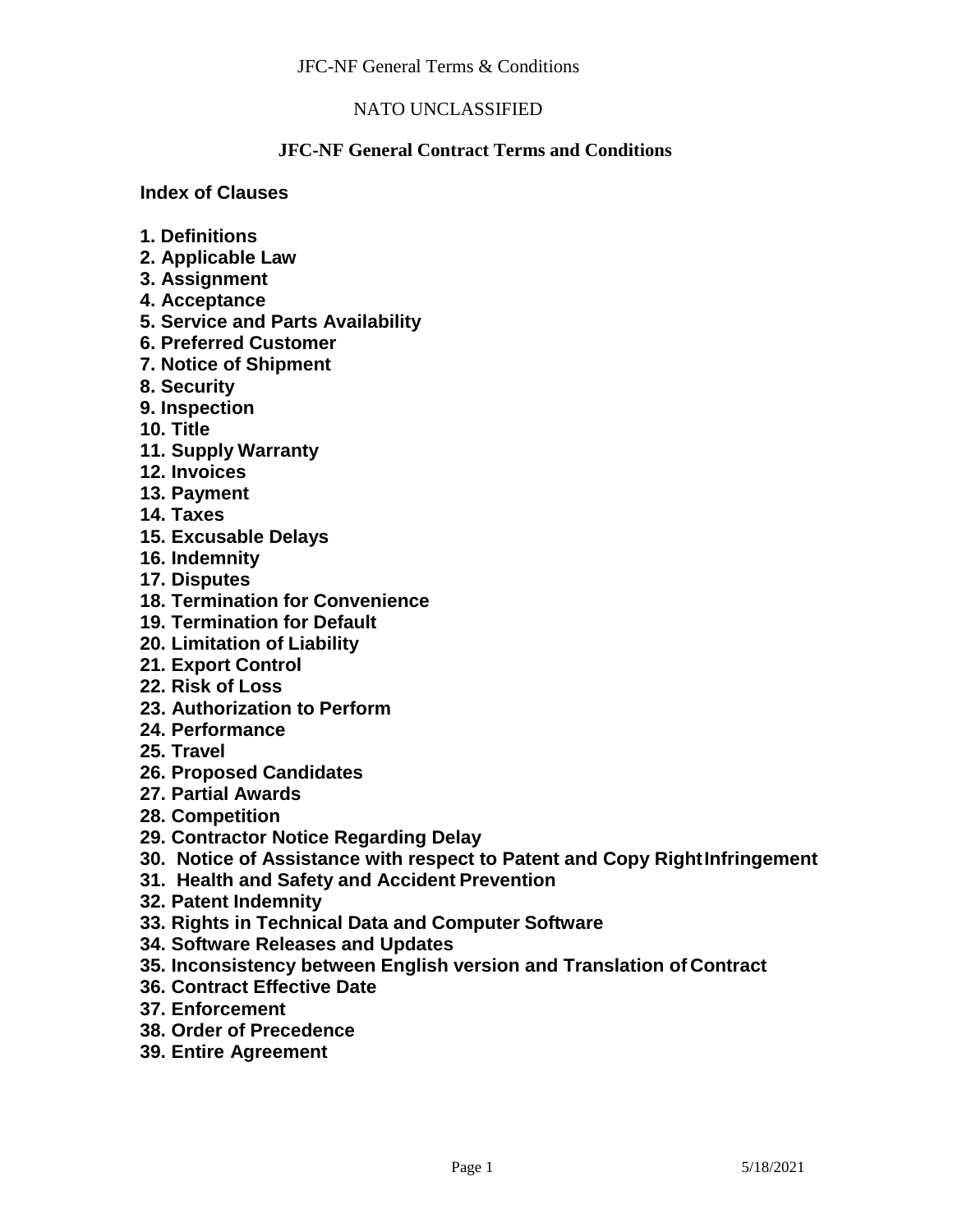### NATO UNCLASSIFIED

**1. Definitions**. As used throughout this contract, the following terms shall have meanings as set forth below:

a. "JFC-NF" means the Joint Force Command – Norfolk (JFC-NF), NSA Hampton Roads, Building NH-19, 7857 Blandy Road, Suite 100, Norfolk, VA 23551-2490

b. Contracting Officer means the person executing and managing this contract on behalf of JFC-NF.

c. Inspector means a person appointed by the Contracting Officer for the purpose of determining compliance with the technical requirements of the contract.

d. The North Atlantic Treaty Organization is hereafter referred to as "NATO".

e. The term "days" shall be interpreted as meaning calendar days

**2. Applicable law**. Except as otherwise provided in this contract, this contract shall be governed, interpreted and construed with the laws of the commonwealth of Virginia of the United States of America.

**3. Assignment**. This agreement is not assignable by the Contractor either in whole or in part unless agreed in writing by JFC-NF Contracting Officer in accordancewith;

a. Any modifications, including changes, additions or deletions and instructions under this contract shall not be binding unless issued in writing by the Contracting **Officer** 

b. Sub-contractors shall be limited to citizens or legal entities of member nations of NATO, unless specifically authorized by the Contracting Officer.

c. The Contractor shall determine that any sub-contractor proposed by him for the furnishing of supplies or services which shall involve access to classified information in the Contractor's custody has been granted an appropriate facility security clearance by the sub-contractor's national authorities, which is still in effect, prior to being given access to such classified information.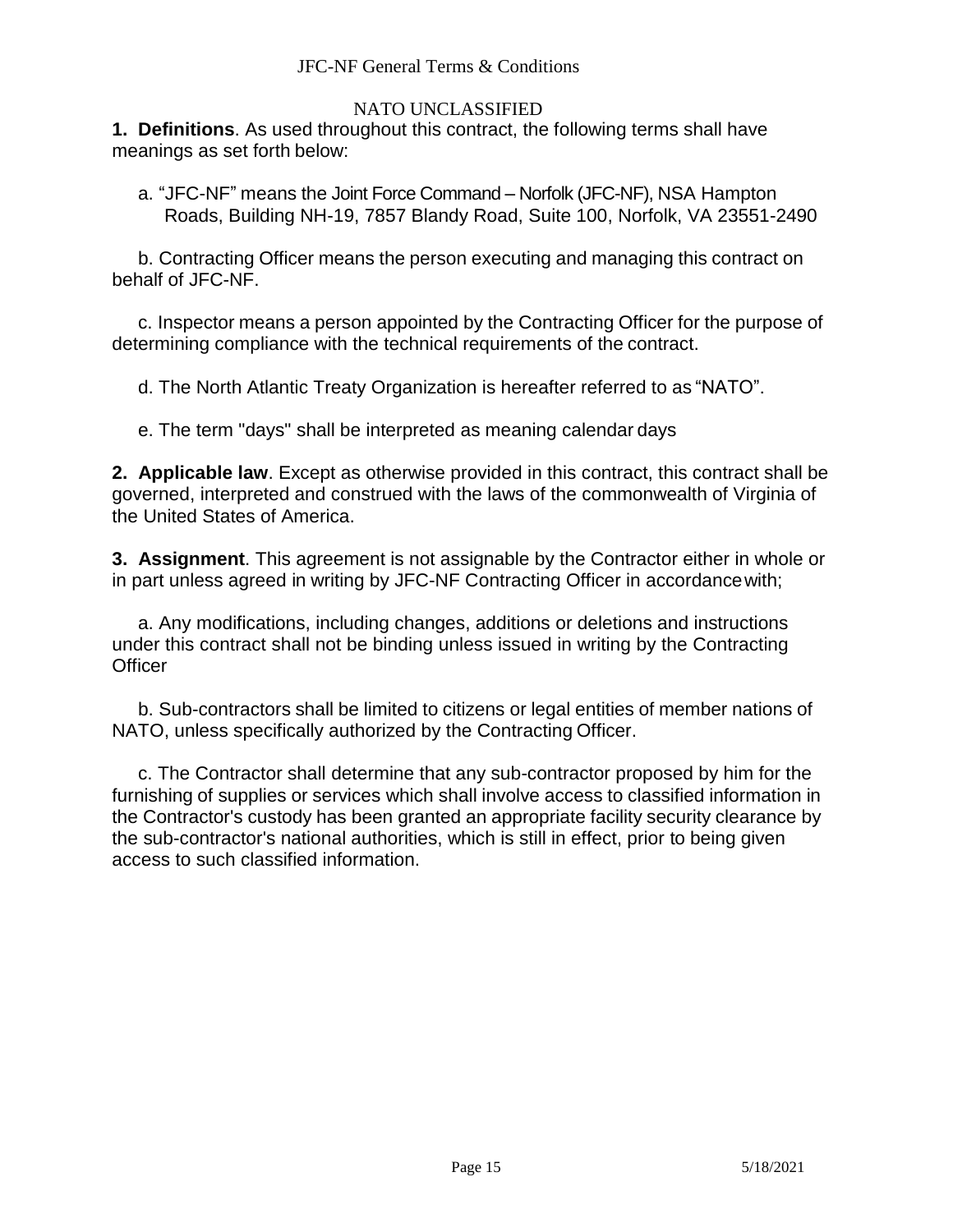# **4. Acceptance**

a. Acceptance or rejection of the supplies shall be made as promptly as practicable after delivery, except as otherwise provided in this contract.

b. Acceptance shall be conclusive, except for latent defects, fraud, gross mistakes amounting to fraud, or otherwise stated in the Contract. It is the action by which JFC-NF acknowledges that the Contractor has fully demonstrated that the deliveries are complete and operational. The formal acceptance will take place when the following requirements have been met:

- Availability at final destination of all deliverables.
- Successful completion of acceptance testing.
- Verification of the inventory.
- Satisfactory completion of all training or other services, if any, required by that date.
- Agreement between the Contracting Officer and the Contractor on a discrepancy list (if necessary) and corresponding clearance dates.

c. When discrepancies exist and if these do not prevent satisfactory use or operation of the supplies, the Contracting Officer may declare the acceptance provisional. In this case he will withhold from payment an amount commensurate with the importance of the discrepancies but in any case not less than ten (10) percent of the total contract value and this until all discrepancies have been cleared; at that time the acceptance becomes final.

**5. Service and Parts Availability.** Unless as specified otherwise in the Technical Specifications, the Contractor and his subcontractors will maintain and furnish a source of an adequate supply of services, components, spare parts and sub-assemblies to properly maintain the supplies for a period of minimum five (5) years from Contract Effective Date.

# **6. Preferred Customer**

a. The Contractor warrants that the prices set forth in this contract are as favorable as those extended to any Government, Agency, Company, Organization or individual purchasing like quantities covered by the contract under similar conditions. In the event that prior to complete delivery under this contract the Contractor offers any of such items in substantially similar quantities to any customer at prices lower than those set forth herein, the Contractor shall so notify JFC-NF and the prices of such items shall be correspondingly reduced by a supplement to this contract.

b. Prices in this sense means "Base Price" prior to applying anybonuses.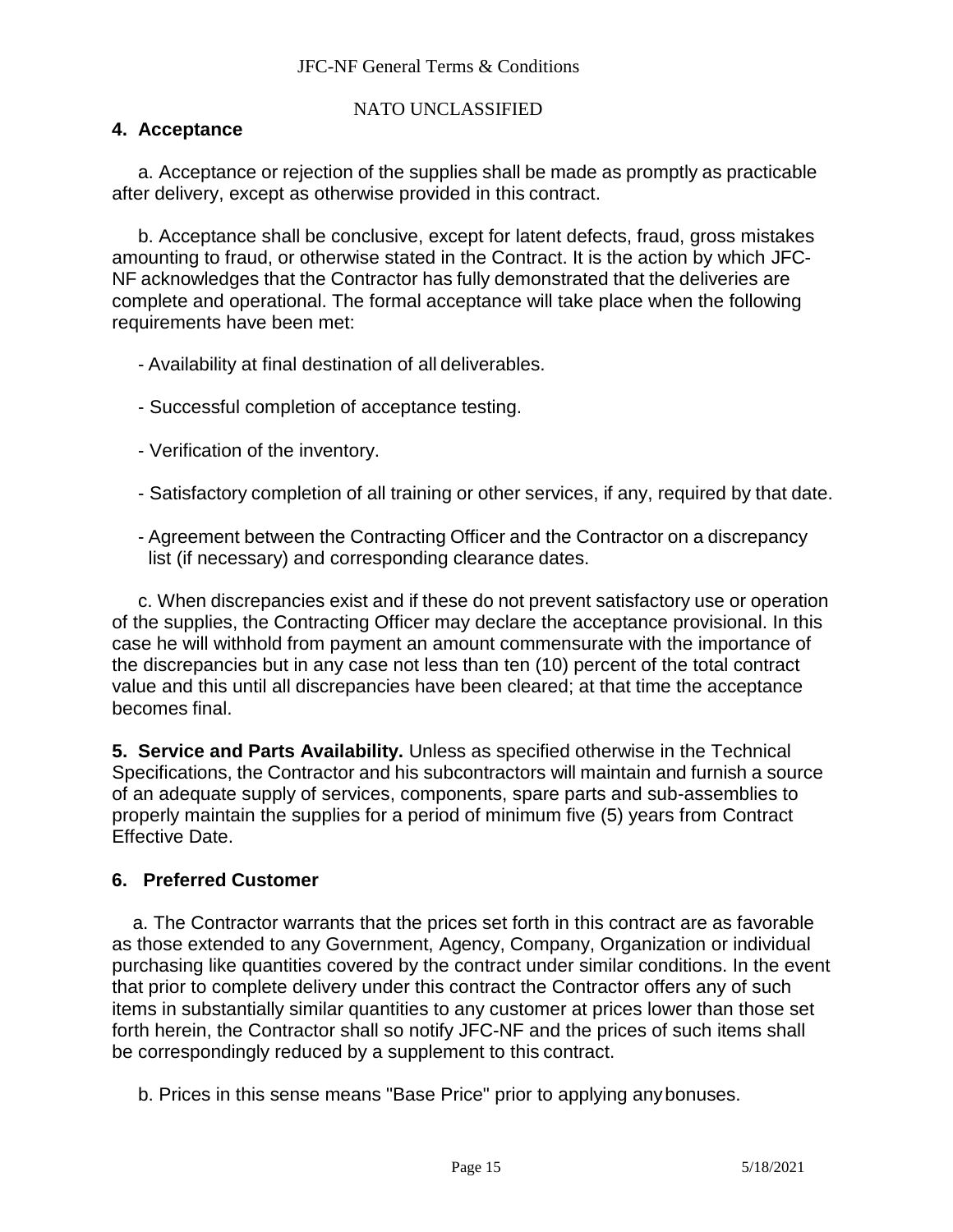## **7. Notice of Shipment**

a. At the time of delivery of any supplies to a carrier for transportation, the Contractor shall give notice of shipment to the Contracting Officer and to such other persons or installations as are designated by the Contracting Officer. If such instructions have not been received by the Contractor at least one working day prior to such delivery to a carrier, the Contractor shall request instructions from the Contracting Officer concerning notice of shipment to be given.

- b. The following information shall be included in such notification:
	- (1) Contract Number
	- (2) Shipping address

From: (Name and complete address of consignor)

- To: (Name and complete address of consignee)
- (3) Listing of supplies by Contract Items(s)
- (4) Number of and marking on packages(s)
- (5) Weight and dimensions of packages(s)
- (6) Name and address of Carrier, mode and date of shipment with waybill number,
- (7) Customs documents required by Contractor (if applicable).

# **8. Security**

a. The Contractor shall comply with all security requirements prescribed by JFC-NF and the National Security Authority or designated security agency of each NATO country in which the contract is performed.

b. The Contractor shall be responsible for the safeguarding of NATO classified information, material and equipment entrusted to him or generated by him in connection with the performance of the contract.

c. Any known or suspected breaches of security or other matters of security significance shall be reported by the Contractor to the Contracting Officer and to the National Security Authority or designated security agency.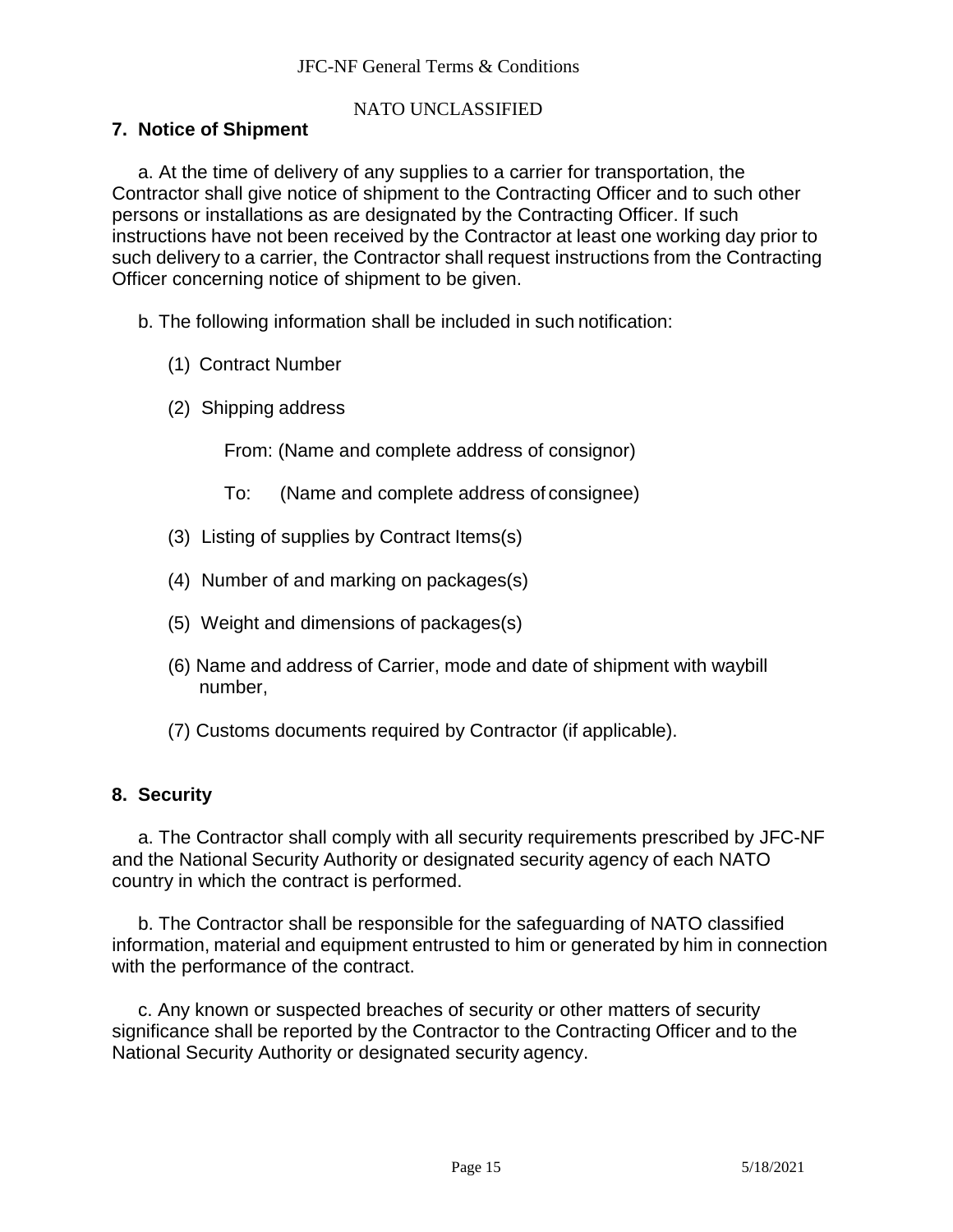### NATO UNCLASSIFIED

d. The Contractor shall apply to the Contracting Officer for approval before subcontracting any part of the work, if the sub-contract would involve the sub-contractor in access to classified information. The Contractor shall place the sub-contractor under security obligations no less stringent than those applied to his own contract

### **9. Inspection**

a. Unless otherwise specifically provided for in the specifications, all equipment, materials and articles incorporated in the work covered by this contract are to be new and of the most suitable grade of their respective kinds for the purposes intended. All workmanship shall be first class.

b. All supplies (which terms throughout this clause includes without limitation raw materials, components, intermediate assemblies, and end products) shall be subject to inspection and test by JFC-NF, to the extent practicable at all times and places including the period of manufacture, and in any event prior to acceptance.

c. In case any supplies are defective in material or workmanship or otherwise not in conformity with the requirements of this contract, JFC-NF shall have the right either to reject them (with or without instructions as to their disposition) or to require their correction or to accept them against reduction in price which is equitable under the circumstances.

d. If any inspection or test is made by JFC-NF on the premises of the Contractor or sub-contractor, the Contractor without additional charge shall provide all reasonable facilities and assistance to inspectors in the performance of their duties. If HQ SACT inspection or test is made at a point other than the premises of the Contractor or a sub-contractor, it shall be at the expense of JFC-NF except as otherwise provided in this contract. In case of rejection JFC-NF shall not be liable for any reduction in value of samples used in connection with such inspection or test. JFC-NF reserves the right to charge to the Contractor any additional cost of JFC-NF inspection andtest when supplies are not ready at the time such inspection, when test is requested by Contractor or when reinspection or retest is necessitated by prior rejection. Failure to inspect supplies shall neither relieve the Contractor from responsibility for such supplies as are not in accordance with the contract requirements nor impose liability on JFC-NF therefore.

e. The inspection and test by JFC-NF of any supplies does not relieve the Contractor from any responsibility regarding defects or other failures to meet the contract requirements which may be discovered prior to acceptance. Except as otherwise provided in the contract, acceptance shall be conclusive except as regards latent defects, hidden deficiencies, fraud, or such gross mistakes as amount to fraud.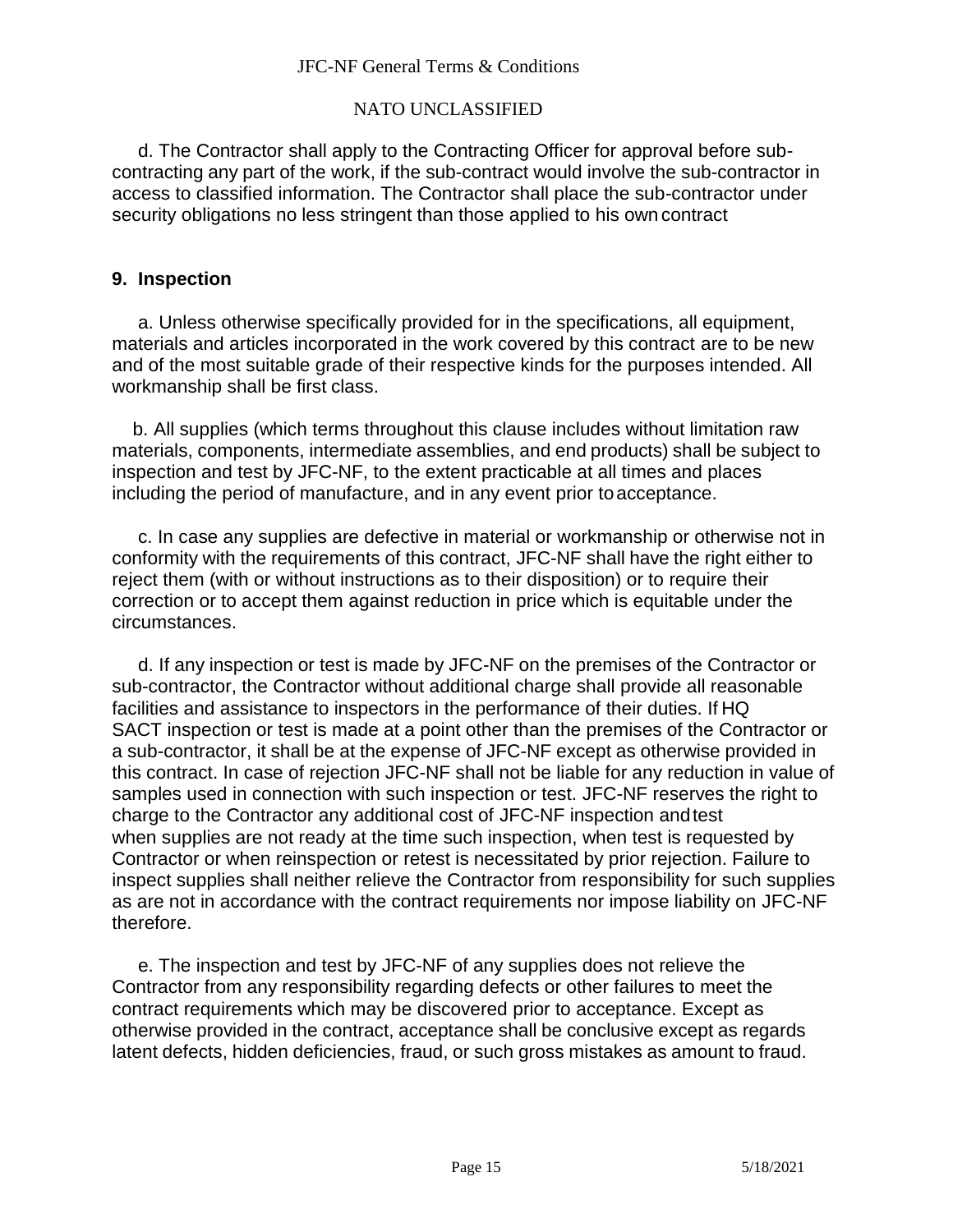**10. Title**. Unless specified elsewhere in this contract, title to supplies furnished under this contract shall pass to JFC-NF upon acceptance, regardless of when or where JFC-NF takes physical possession.

## **11. Supply Warranty**

a. Notwithstanding inspection and acceptance by JFC-NF of supplies furnished under the contract or any provision of this contract concerning the conclusiveness thereof, the Contractor warrants that for a period of twelve (12) months following the date of acceptance:

- (1) All supplies furnished under this contract will be free from defects in material or workmanship and will conform with the specifications and all other requirements of this contract; and
- (2) The preservation, packaging, packing and marking and the preparation for and method of shipment of such supplies will conform with the requirements of this contract.

b. The Contracting Officer shall give written notice to the Contractor of any breach of the warranties in paragraph a. of this clause within thirty (30) days after discovery of any defect.

c. Within a reasonable time after such notice, the Contracting Officer mayeither:

- (1) By written notice require the prompt correction or replacement of any supplies or part thereof (including preservation, packaging, packing and marking) that do not conform with requirements of this contract within the meaning of Paragraph a. of this clause; or
- (2) Retain such supplies, whereupon the contract price thereof shall be reduced by an amount equitable under the circumstances and the Contractor shall promptly make appropriate payment.

d. When return, correction or replacement is required, the Contracting Officer shall return the supplies and transportation charges and responsibility for such supplies while in transit shall be borne by the Contractor. However, the Contractor's liability for such transportation charges shall not exceed an amount equal to the cost of transportation by the usual commercial method of shipment between the designated destination point under this contract and the Contractor's plant and return.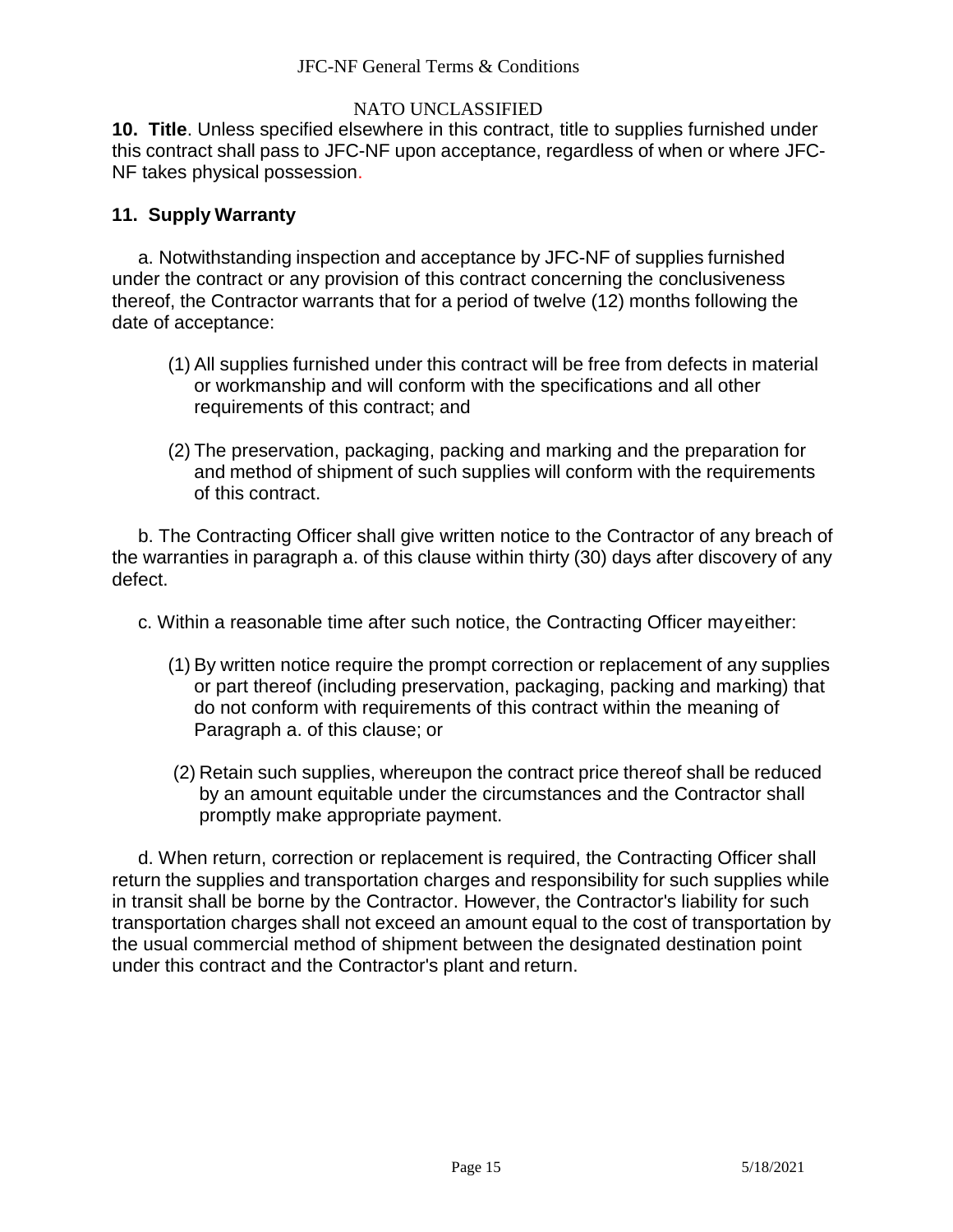### NATO UNCLASSIFIED

e. If the Contractor does not agree as to his responsibility to correct or replace the supplies delivered, he shall nevertheless proceed in accordance with the written request issued by the Contracting Officer per paragraph c to correct or replace the defective or nonconforming supplies. In the event it is later determined that such supplies were not defective or nonconforming within the provisions of this clause, the contract price will be equitably adjusted. Failure to agree to such an equitable adjustment of price shall be a dispute concerning a question of fact within the meaning of the clause of this contract entitled "Dispute".

f. Any supplies or parts thereof furnished in replacement pursuant to this clause shall also be subject to all the provisions of this clause to the same extent as supplies initially delivered. Corrected parts will be warranted for a period not less than six (6) months starting at the time the part is received back at the user'slocation.

g. In case of a provisional acceptance the warranty period starts at the date of provisional acceptance and ends twelve (12) months after the date of provisional acceptance.

h. Failure to agree upon any determination to be made under this clause shall be a dispute concerning a question of fact within the meaning of the "Disputes" clause of this contract.

i. The word "supplies" as used herein includes related services.

j. The rights and remedies of JFC-NF provided in this clause are in addition to and do not limit any rights afforded to JFC-NF by any other clause of the contract.

## **12. Invoices**

a. The contractor shall submit an electronic invoice to the address designated in the contract to received invoices. All invoices shall be submitted no later than 30 days upon completion of work or services performed. Standard Payment Terms are NET 30 days. An invoice must include: 1) Name and address of the Contractor; 2) Invoice date; 3) Purchase Order number and Purchase Order or Contract line item number; 4) Description, quantity, unit of measure, unit price and extended price of the items delivered; 5) Shipping number and date of shipment including the bill of lading number and weight of shipment if shipped on a bill of lading; 6) Terms of any prompt payment discount offered; 7) Name and address of official to whom payment is to be sent: and 8) Name, title, and phone number of person to be notified in event of defective invoice. All invoices shall be certified by the signature of a duly authorized company representative. Invoices for Contractor Travel shall include: 1) Contractor name; 2) Date of Travel; 3) Number of days; 4) Destinations. All invoices shall be submitted to:

> HQ SACT Accounts Payable 7857 Blandy Road Suite 100, Norfolk, VA 23551-2490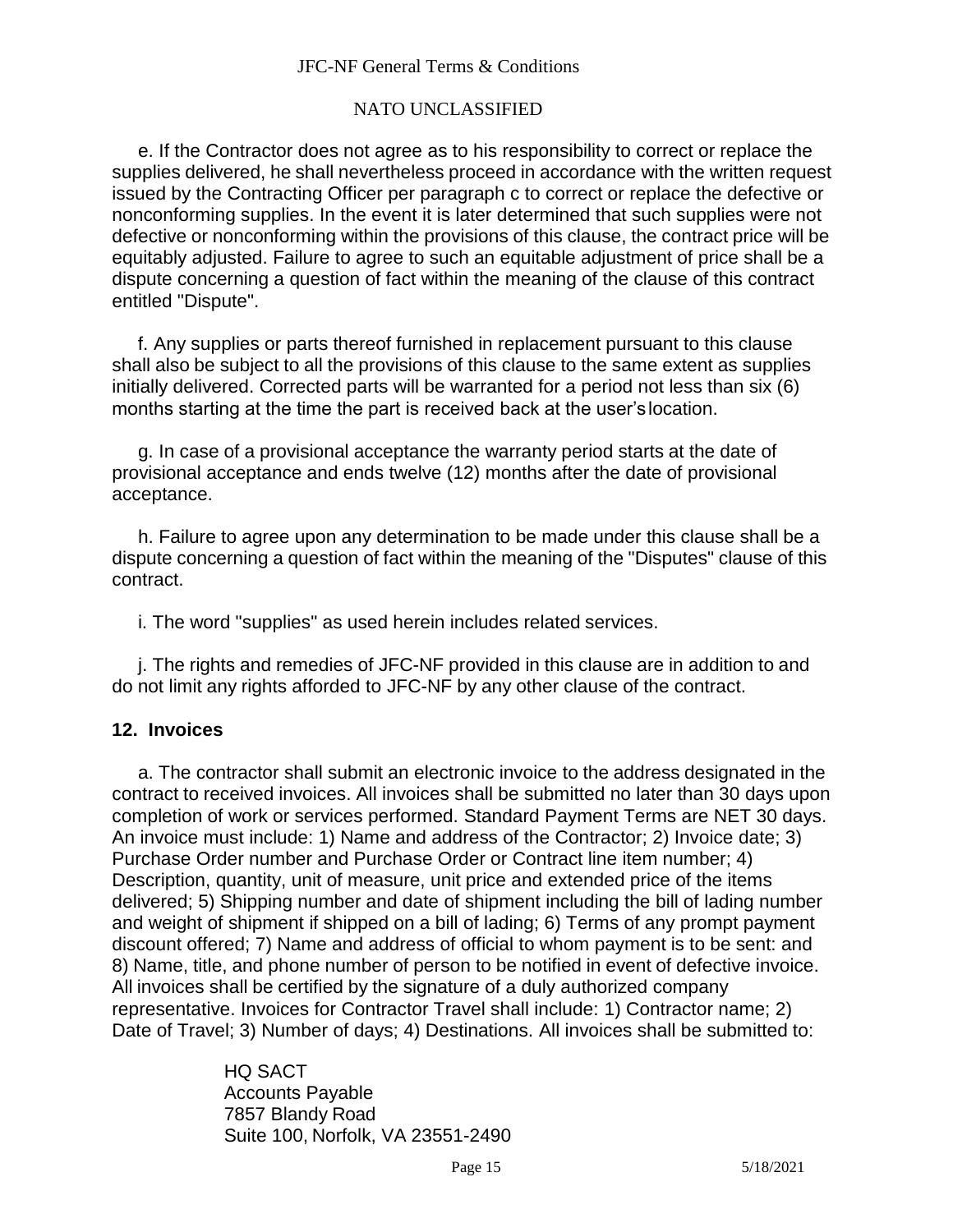## NATO UNCLASSIFIED

b. Electronic Fund Transfer is the prescribed method of payment for JFC-NF. Contractors are requested to submit copies of banking information available at [\(http://www.act.nato.int/organization/contracting/forms-contractor-travel\)](http://www.act.nato.int/organization/contracting/forms-contractor-travel). Such information shall be submitted to JFC-NF 14 days prior to any contract award.

**13. Payment**. Payment shall be made for items accepted by JFC-NF that have been delivered to the delivery destinations set forth in this contract. Payments under this contract may be made by JFC-NF by electronic funds transfer payments or (check in exceptional cases) and shall submit this designation to the contracting officer as directed. In the event the Contractor, during the performance of this contract, elects to designate a different financial institution for receipt of any payment made using electronic funds transfer procedures, notification of such change and the required information must be obtained by JFC-NF thirty (30) days prior to the date such change is to become effective. The documents furnishing the information required in this clause must be dated and contain the signature, title, and telephone number of the Contractor official authorized to provide it, as well as the Contractor's name and Purchase Order number. Contractor failure to properly designate a financial institution or to provide appropriate payee bank account information may delay payments of amounts otherwise properly due. Discount time will be computed from date of delivery at place of acceptance or from receipt of correct invoice at the office specified by JFC-NF, whichever is later. For the purpose of computing the discount earned, payment shall be considered to have been made on the date which appears on the payment check or the specified payment date if an electronic funds transfer payment is made.

**14. Taxes**. The contract excludes all applicable Federal, State, and local taxes and duties. JFC-NF is a tax-exempt organization.

**15. Excusable Delays**. The Contractor shall be liable for default unless nonperformance is caused by an occurrence beyond the reasonable control of the Contractor and without its fault or negligence such as, acts of God or the public enemy, acts of JFC-NF in its sovereign or contractual capacity, fires, floods, epidemics, quarantine restrictions, strikes, unusually severe weather, and delays of common carriers. The Contractor shall notify the contracting Officer in writing as soon as is reasonably possible after the commencement of any excusable delay, setting forth the full particulars in connection therewith, shall remedy such occurrence with all reasonable dispatch, and shall promptly give written notice to the Contracting Officer of the cessation of such occurrence.

**16. Indemnity**. The contractor shall indemnify JFC-NF and its officers, employees and agents against liability, including costs for actual or alleged direct or contributory infringement of or inducement to infringe, any United States or foreign patent, trademark, copyright, or other intellectual property right, arising out of the performance of this contract, provided the Contractor is reasonably notified of such claims and proceedings.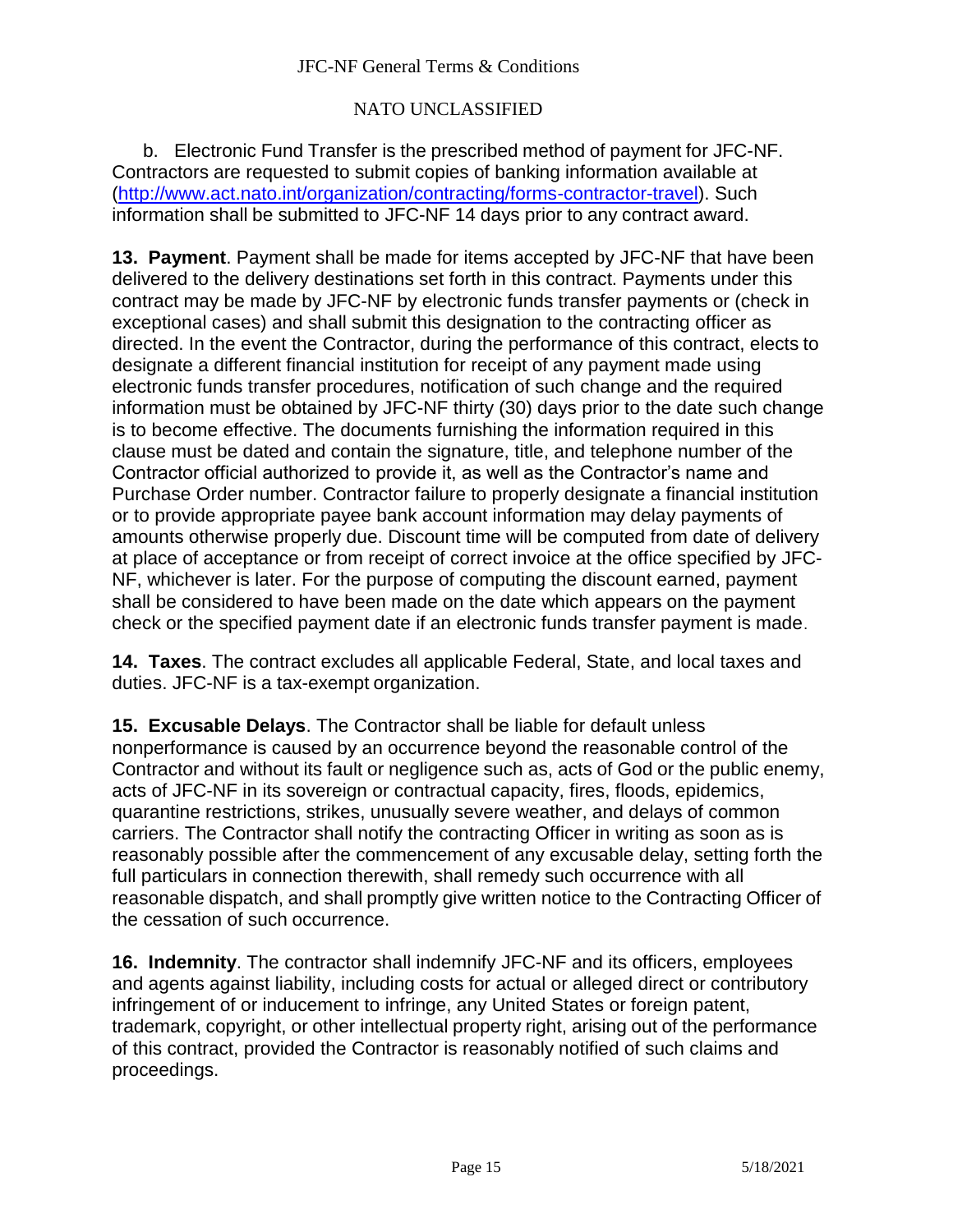## NATO UNCLASSIFIED

**17. Disputes**. Except as otherwise provided, during the period of performance, any dispute between the parties arising out of the performance of this contract which is not disposed of by agreement shall be decided by the Contracting Officer, who shall reduce his decision to writing and mail or otherwise furnish a copy thereof to the Contractor. The decision of JFC-NF shall be final and conclusive unless, within thirty (30) days from the date of receipt of such copy, the Contractor mails or otherwise furnishes to JFC-NF a written appeal. In connection with any appeal of JFC-NF decision under this paragraph, the Contractor shall be afforded an opportunity to be heard and to offer evidence in support of its appeal. A decision shall be rendered within thirty (30) days of receipt of appeal. The decision of the ACT Head of Contracts, acting on behalf of the JFC-NF FC, is final.

**18. Termination for Convenience**. JFC-NF reserves the right to terminate this contract, or any part hereof, for its sole convenience. In the event of such termination, the Contractor shall immediately stop all work hereunder and shall immediately cause any and all of its suppliers and subcontractors to cease work. Subject to the terms of this contract, the Contractor shall be paid a percentage of the contract price reflecting the percentage of the work performed prior to the notice of termination, plus reasonable charges the Contractor can demonstrate to the satisfaction of JFC-NF using its standard record keeping system have resulted from the termination. In the event of the failure of the Contractor and the Contracting Officer to agree as provided in paragraph d. upon the whole amount to be paid to Contractor by reason of the termination of work pursuant to this clause, the Contracting Officer shall pay to the Contractor the amounts determined by the Contracting Officer. The Contractor shall not be required to comply with the cost accounting standards or contract cost principles for this purpose. This paragraph does not give SACT any right to audit the Contractor's records. The Contractor shall not be paid for any work performed or costs incurred which reasonably could have been avoided.

# **19. Termination for Default**

a. JFC-NF may, subject to the provisions or paragraph c. below, by written notice of default to the Contractor, terminate the whole or any part of this contract in any one of the following circumstances:

- (1) If the Contractor fails to make delivery of the supplies or to perform the Services within the time specified herein or any extension thereof; or
- (2) If the Contractor fails to perform any of the other provisions of this contract, or so fails to make progress as to endanger performance of this contract in accordance with its terms and in either of these two circumstances does not cure such failure within a period of ten days (or such longer period as the Contracting Officer may authorize in writing) after receipt of notice from the Contracting Officer specifying such failure.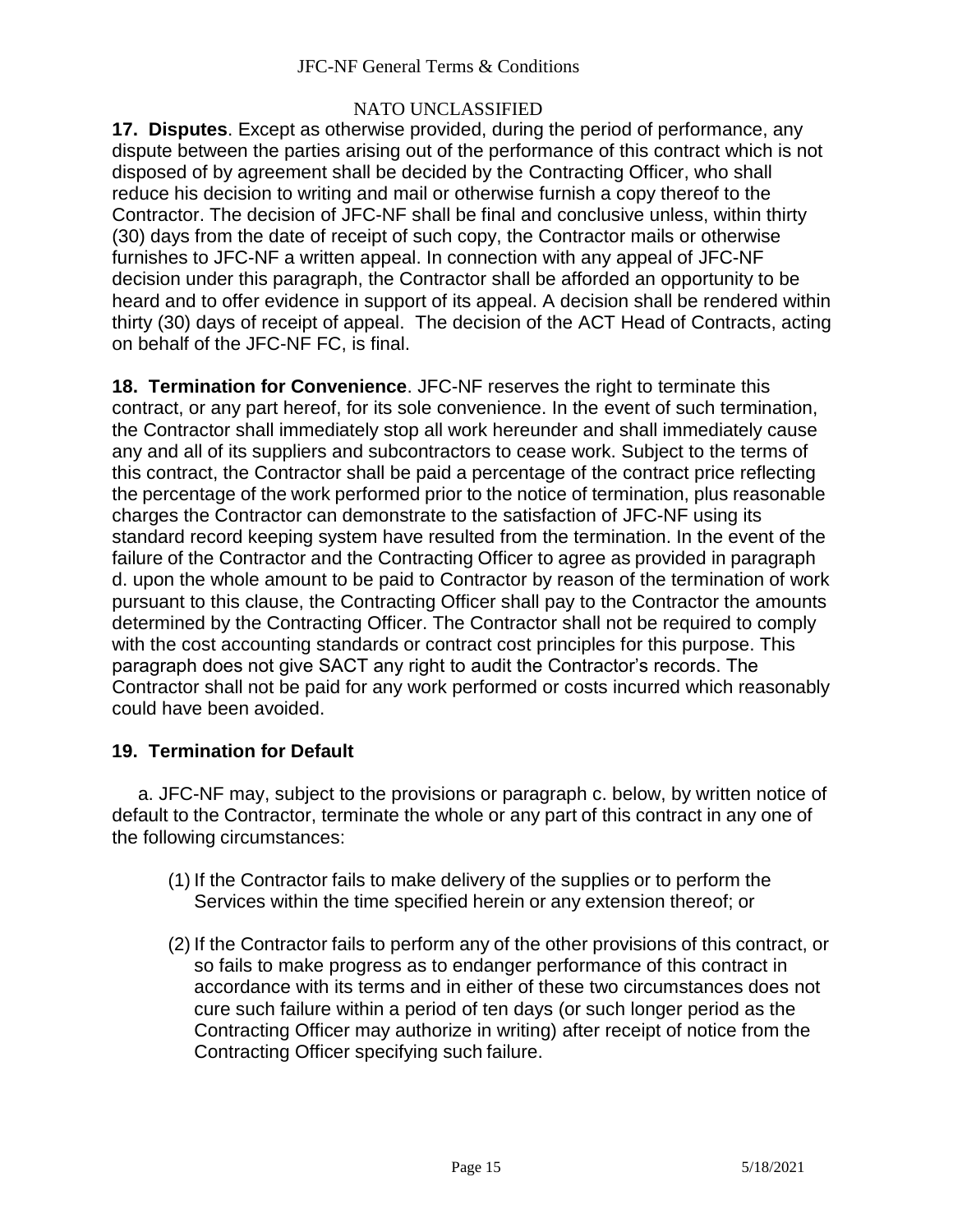### NATO UNCLASSIFIED

b. In the event JFC-NF terminates this contract in whole or in part as provided in paragraph a. of this clause, JFC-NF may procure supplies or services similar to those so terminated and the Contractor shall be liable to JFC-NF for any excess costs for such similar supplies or services. The Contractor shall continue the performance of this contract to the extent not terminated under the provisions of this clause.

c. Except with respect to defaults of sub-contractors, the Contractor shall not be liable for any excess costs if the failure to perform the contract arises out of causes beyond the control and without the fault or negligence of the contractor. If the failure to perform is caused by the default of a sub-contractor, and if such default arises out of causes beyond the control of both the Contractor and sub-contractor, without the fault or negligence of either of them, the Contractor shall not be liable for any excess costs for failure to perform unless the supplies or services to be furnished by the sub-contractor were obtainable from other sources in sufficient time to permit the Contractor to meet the required delivery schedule.

d. If this contract is terminated as provided in paragraph a. of this clause, JFC-NF, in addition to any other rights provided in the clause, may require the Contractor to transfer title and deliver to JFC-NF in the manner and to the extent directed by the Contracting Officer:

- (1) Any completed supplies and
- (2) Such partially completed supplies and materials, parts, tools, die, jigs, Fixtures, plans, drawings, information and contract rights (hereinafter called "Manufacturing materials") as the Contractor has specifically produced or Specifically acquired for the performance of such part of this contract as has been terminated; and the Contractor shall, upon direction of the Contracting Officer, protect and preserve property in the possession of the Contractor in which JFC-NF has an interest. Payment for completed supplies delivered to and accepted by JFC-NF shall be at the contract price. Payment for manufacturing materials delivered to and accepted by JFC-NF and for the protection and preservation of property shall be in an amount agreed upon by the Contractor and Contracting Officer; failure to agree such amount shall be a dispute concerning a question of fact within the meaning of the clause of this contract entitled "Dispute". JFC-NF may withhold from amounts otherwise due the Contractor for such completed supplies or manufacturing materials such sum as the Contracting Officer determines to be necessary to protect JFC-NF against loss because of outstanding liens or claims of former lien holders.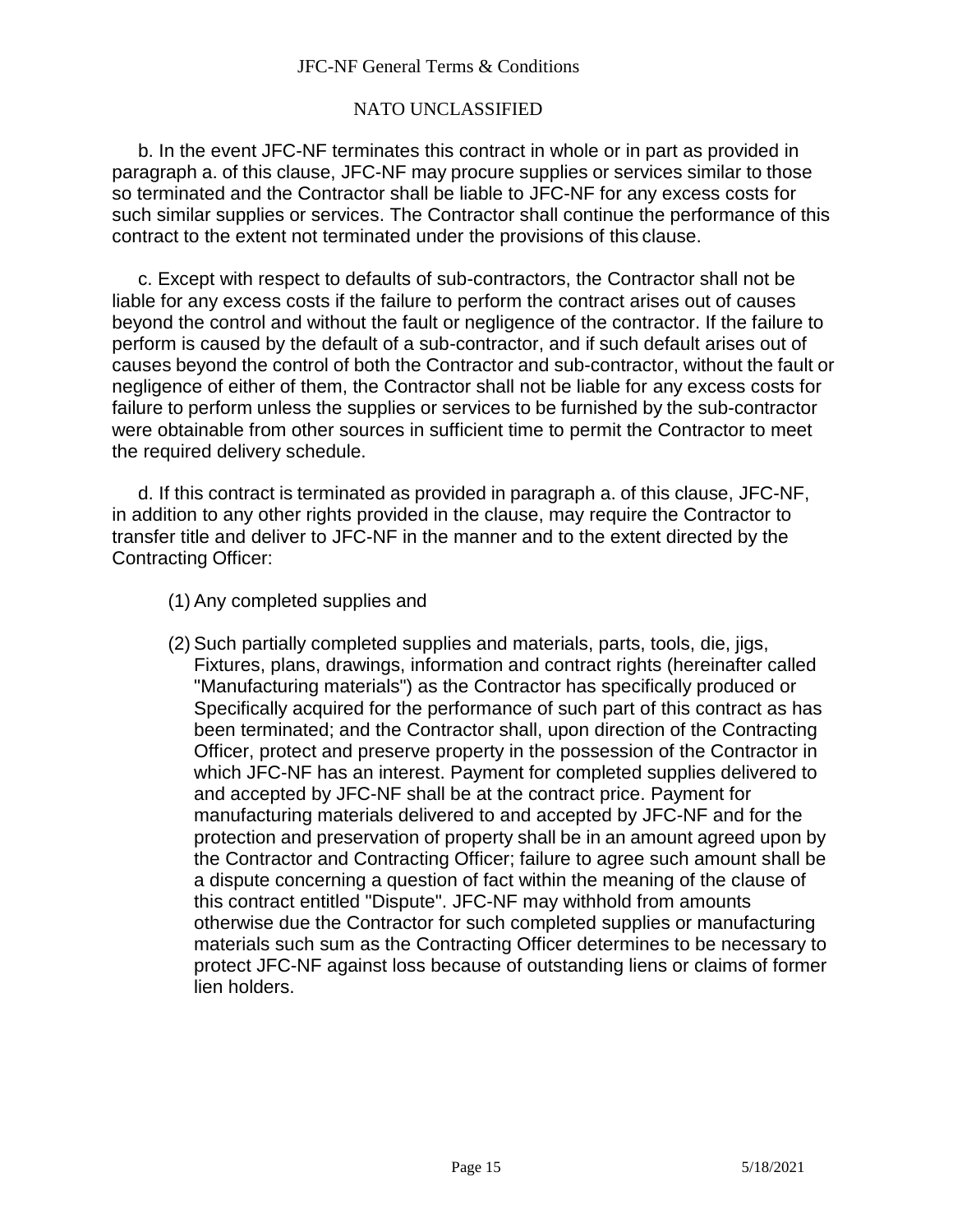### NATO UNCLASSIFIED

e. If, after notice of termination of this contract under the provisions of this clause, it is determined for any reason that the Contractor was not in default under the provisions of this clause, or that the default was excusable under the provisions of this clause, the rights and obligations of the parties shall, if the contract contains a clause providing for termination for convenience of JFC-NF, be the same as if the notice of termination had been issued pursuant to such clause. If, after such notice of termination of this contract under the provisions of this clause, it is determined for any reason that the Contractor was not in default under the provisions of this clause, and if this contract does not contain a clause providing for termination for convenience of JFC-NF the contract shall be equitably adjusted to compensate for such termination and the contract modified accordingly; failure to agree to any such adjustment shall be a dispute concerning a question of fact within the meaning of the clause of this contract entitled "Disputes".

f. Both parties are under duty of good faith. The contract includes not only the specific terms, but also law and customary practice applicable in the place where the contract is to be carried out and to the Type of Trade to which the contract relates.

**20. Limitation of Liability**. Except as otherwise provided by an express or implied warranty, the Contractor will not be liable to JFC-NF for consequential damages resulting from any defects or deficiencies in accepted items

**21. Export Control**. Contractor warrants that, if applicable all necessary technical assistance agreements (TAA), export control or other associated arrangements shall be valid prior to contract award. Should a Contractor require export pre-approval JFC-NF legal staff will be provided a preview of said companies request PRIOR to the companies submission to a Government entity. Upon validation of request by JFC-NF Legal staff, subject agreement or request may be submitted to appropriate authority. (Please note: There are no specified time delays regarding TAA, aor export control request being processed. However, experience has shown request can take anywhere from 30 days to 90 days depending on complexity of request, and administrative preparedness).

**22. Risk of Loss**. Unless the contract specifically provides otherwise, risk of loss or damage to the supplies provided under this contract shall remain with the Contractor until, and shall pass to JFC-NF upon: 1) Delivery of the supplies to a carrier, if transportation is f.o.b. origin; or 2) Delivery of the supplies to JFC-NF at the destination specified in the contract, if transportation is f.o.b. destination.

**23. Authorization to Perform**. The Contractor warrants that he and his subcontractors have been duly authorized to operate and do business in the country or countries in which this contract is to be performed; that he and his sub-contractors have obtained all necessary licenses and permits required in connection with the contract; that he and the sub-contractors will fully comply with all the laws, decrees, labor standards and regulations of such country or countries during the performance of this contract; and that no claim for additional moneys with respect to any authorizations to perform will be made upon JFC-NF.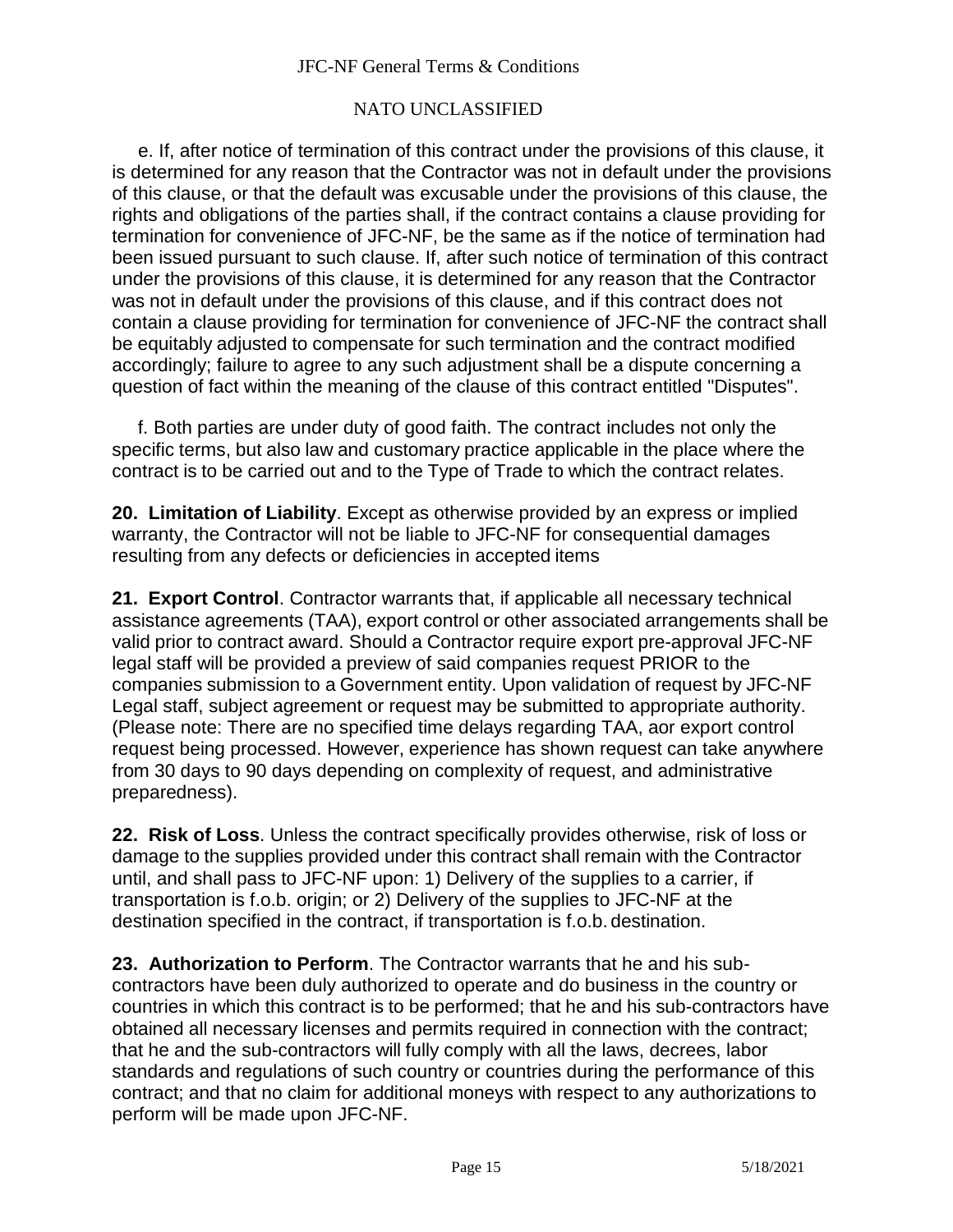## NATO UNCLASSIFIED

**24. Performance**. Candidates/contractors who accept JFC-NF issued contracts, shall, at a minimum, serve in a designated capacity for no less than 180 calendar days from commencement of contract period of performance. Contracts' with performance periods having less than 180 days in totality shall require contractors to serve a minimum of 50% of estimated performance period. Should a candidate vacate the contract in less time than described, JFC-NF reserves the right to cancel the contract in whole or part. Replacement candidates, if acceptable to JFC-NF, shall be reviewed by JFC-NF for compliance, and, or technical acceptance per the original Statement of Work and final acceptance by JFC-NF Contracting Officer.

**25. Travel**. In accordance with established JFC-NF Travel Directives, travel by contractors in support of the JFC-NF mission will only be performed when a member of the approved International JFC-NF Peacetime Establishment is unable to perform the mission.

> Once contractor travel has been established under a contract and a contractor is tasked to travel, the JFC-NF Contractor Travel Request form must be filled out and approved prior to any travel being conducted. This form may be found at: [http://www.act.nato.int/organization/contracting/forms](http://www.act.nato.int/organization/contracting/forms-contractor-travel)[contractor-travel.](http://www.act.nato.int/organization/contracting/forms-contractor-travel) The in-house Travel Agency will set the Transport Ceiling Cost and at that time the contractor may elect to book their transportation with the in-house travel agency. (Please refer to Clause Number 7 above).

Transport tickets purchased through the in-house travel agency will be reimbursed by HQ SACT, on behalf of JFC-NF, directly to the in-house travel agency, and the applicable travel line of the contract will be charged. These costs will not be invoiced by, or paid to, the contractor company. When transport tickets are purchased through another source only the ceiling cost allocated by the in-house travel agency will be reimbursed to the contractor company.

Per Diem is based on the NATO Group One subsistence allowance, which covers meals, lodging, incidental expenses and any applicable overhead and/or fees. Per Diem Reimbursement will only be made at these rate amounts. NATO Group III daily subsistence allowances are posted on HQ SACT website at [http://www.act.nato.int/organization/contracting/forms](http://www.act.nato.int/organization/contracting/forms-contractor-travel)[contractor-travel.](http://www.act.nato.int/organization/contracting/forms-contractor-travel)

**26. Proposed Candidates**. No proposals shall be accepted or considered for candidates already assigned to an existing contract with JFC-NF, without the prior permission of the Contracting Officer. .

**27. Partial awards** will be allowed when determined in the best interests of NATO. The Contracting Awards Board and the Contracting Officer, when deemed prudent and necessary have the authority to make this determination. Partial bidding shall be consistent with released solicitation.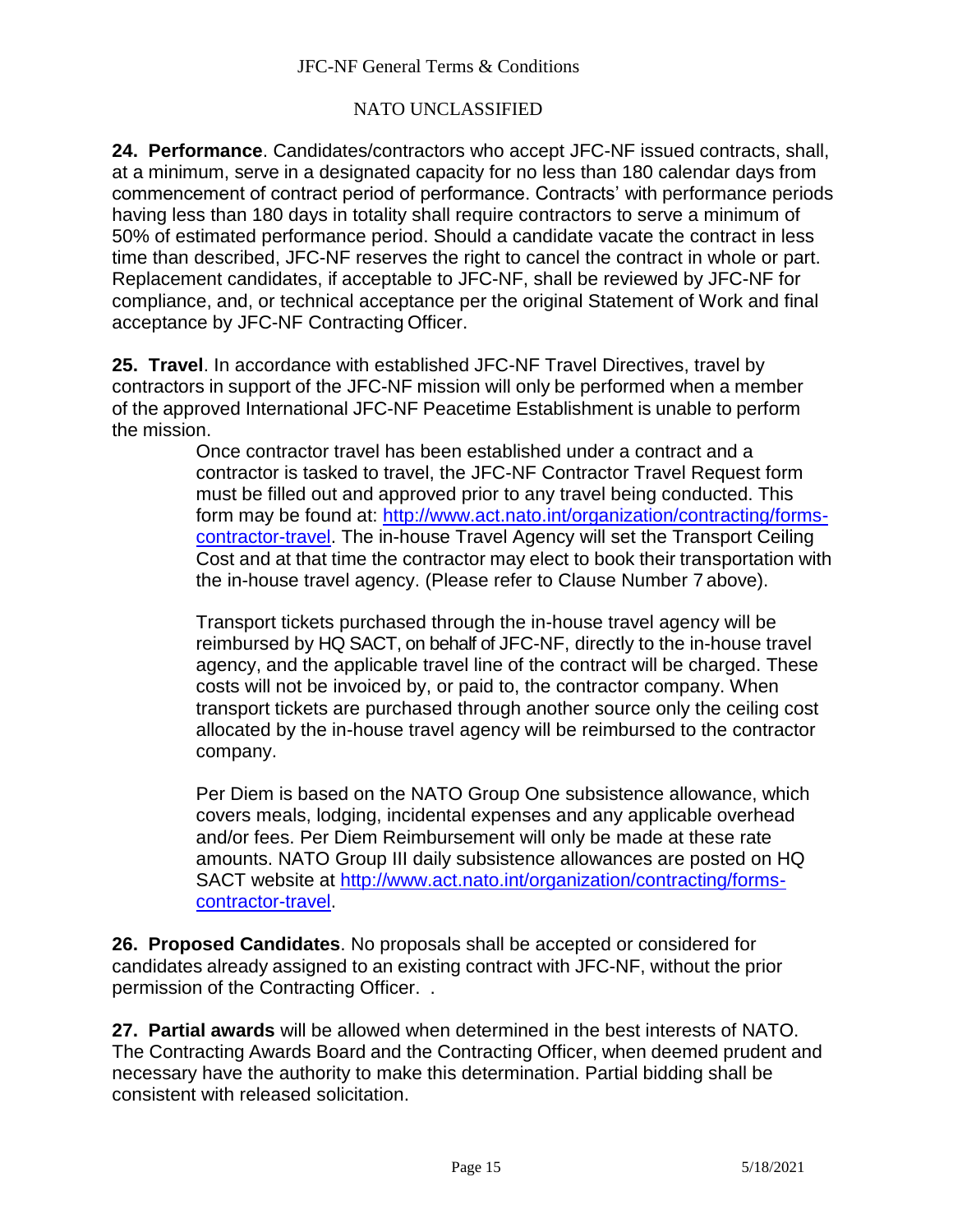### NATO UNCLASSIFIED

**28. Competition**. JFC-NF reserves the right to engage in Full and Open Competition after exclusion of sources.

**29. Contractor Notice Regarding Delay**. In the event the Contractor encounters difficulty in meeting performance requirements, or when he anticipates difficulty in complying with the contract delivery schedule or date, he shall immediately notify the Contracting Officer in writing, giving pertinent details; provided, however, that this data shall be informational only in character and that this provision shall not be construed as a waiver by JFC-NF of any delivery schedule or date, or of any rights or remedies provided by law or under this contract.

## **30. Notice and Assistance regarding Patent and Copyright Infringement**

a. The Contractor shall report to the Contracting Officer, promptly and in reasonable written detail, each notice or claim of patent or copyright infringement based on the performance of this contract of which the Contractor has knowledge.

b. In the event of any claim or suit against JFC-NF on account of any alleged patent or copyright infringement arising out of the performance of this contract or out of the use of any supplies furnished or work or services performed hereunder, the Contractor shall furnish to JFC-NF, when requested by the Contracting Officer, all evidence and information in possession of the Contractor pertaining to such suit or claim. Such evidence and information shall be furnished at the expense of JFC-NF except where the Contractor has agreed to indemnify JFC-NF.

c. This clause shall be included in all sub-contracts.

**31. Health, Safety and Accident Prevention**. If the Contracting Officer notifies the Contractor in writing of any non-compliance in the performance of this contract, with safety and health rules and requirements prescribed on the date of this contract by applicable national or local laws, ordinances and codes, and the Contractor fails to take immediate corrective action, the Contracting Officer may order the Contractor to stop all or part of the work until satisfactory corrective action has been taken. Such an order to stop work shall not entitle the Contractor to an adjustment of his contract price or other reimbursement for resulting increased costs, or to an adjustment of the delivery or performance schedule.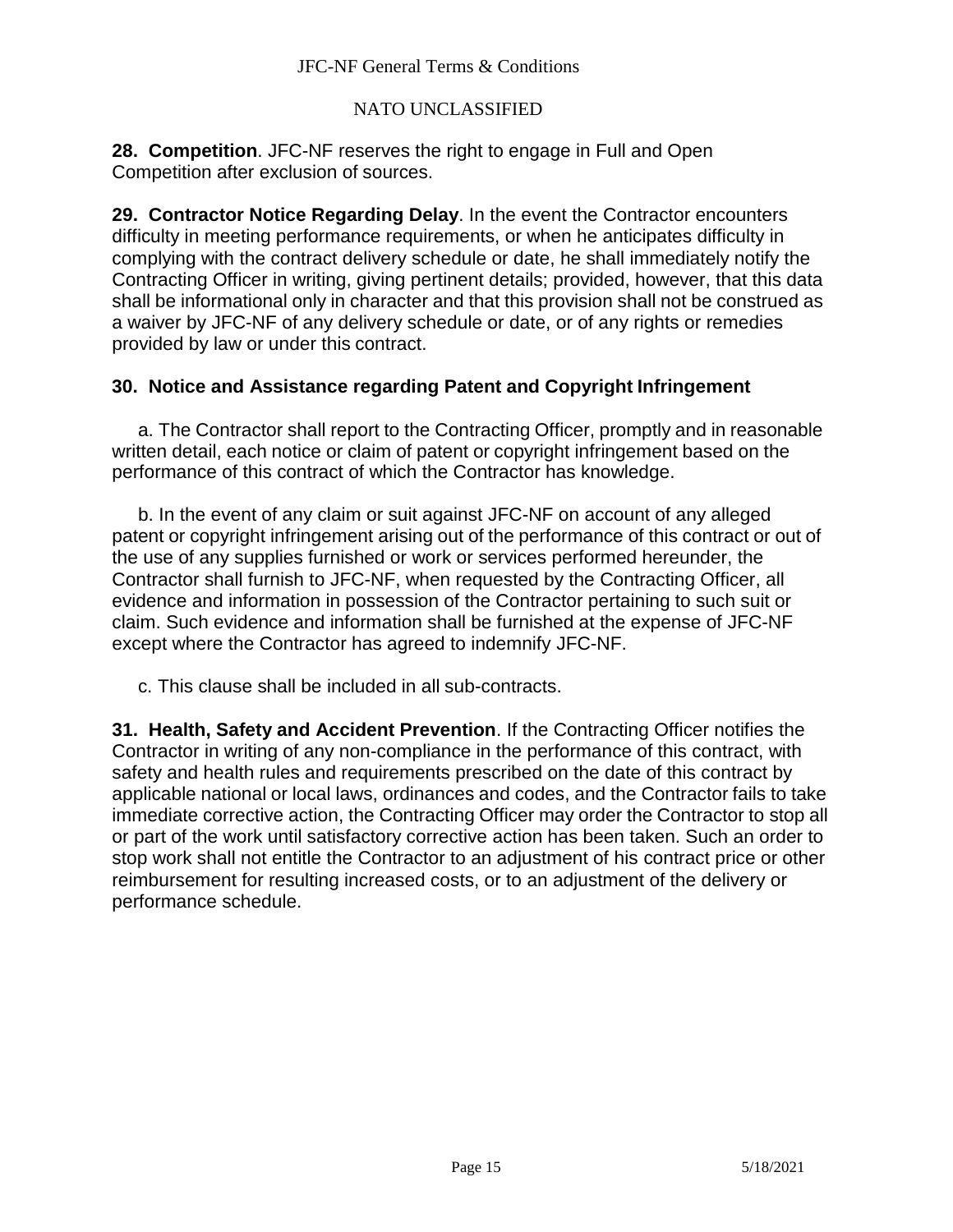### NATO UNCLASSIFIED

**32. Patent Indemnity**. If the amount of this contract is in excess of \$1,000,000 , the Contractor shall indemnify JFC-NF and its officers, agents and employees against liability, including costs, for infringement of any letters patent (except letters patent issued upon an application which is now or may hereafter be kept secret or otherwise withheld from issue by order of the government which issued the letters patent) arising out of the manufacture or delivery of supplies under this contract, or out of the use or disposal by or for the account of JFC-NF of such supplies. The foregoing indemnity shall not apply unless the Contractor shall have been informed as soon as practicable by JFC-NF of the suit or action alleging such infringement and shall have been given such opportunity as is afforded by applicable laws, rules, or regulations to participate in the defense thereof; and further, such indemnity shall not applyto:

a. An infringement resulting from compliance with specific written instructions of the Contracting Officer directing a change in the supplies to be delivered or in the materials or equipment to be used or directing a manner of performance of the Contract not normally used by the Contractor;

b. An infringement resulting from an addition to, or change in, such supplies or components furnished which addition or change was made subsequent to delivery or performance by the Contractor; or

c. A claimed infringement which is settled without the consent of the Contractor, unless required by a court of competent jurisdiction.

## **33. Rights in Technical Data and Computer Software**

a. Ownership of Work Product. JFC-NF is and shall be the sole and exclusive owner of all right, title, and interest throughout the world in and to all the results and proceeds of the Research performed under this Agreement, including but not limited to inventions, derivative works, documents, reports, summaries, raw data, algorithms, charts, graphs, research results, methods, models, maps or drawings, tools, software (including source code), and other works which are created due to or as part of the Research by the Foundation, and including all patents, copyrights, trademarks, trade secrets and other Work Product (all of the above-described results and proceeds of the Research are herein referred to as "Work Product") and shall be deemed to be work made for hire. Accordingly, Sponsor may modify, protect, publish, incorporate into other documents, share with others, or otherwise use without restriction all aspects of the Work Product as JFC-NF deems fit in its sole discretion. The Foundation will not in any way use, license, or allow third parties to use the Work Product or any portion thereof without the express prior written consent of Sponsor.

b. Technical data and software delivered under this contract shall be marked with the number of this contract, name of Contractor and the rights transferred to JFC-NF.